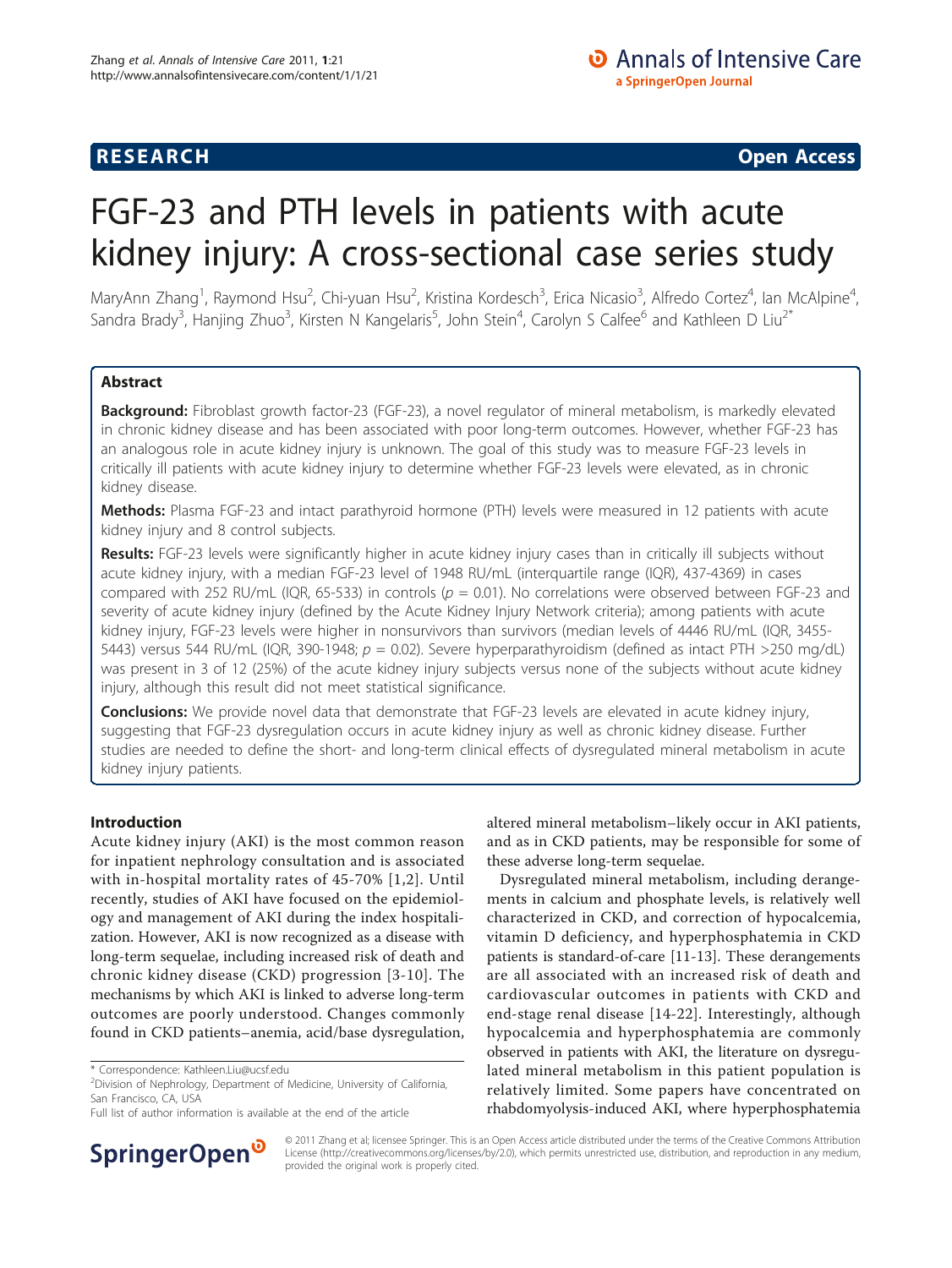is extreme due to tissue breakdown [[23-30\]](#page-5-0). Several studies included patients with AKI due to causes other than rhabdomyolysis [[23](#page-5-0),[30](#page-5-0)-[35](#page-6-0)], but these were published 30 or more years ago and did not measure more novel regulators of mineral metabolism, such as fibroblast growth factor-23 (FGF-23).

FGF-23 is a 26-kD protein that is a novel, key regulator of phosphorus excretion and contributes to abnormal bone metabolism in CKD [\[36\]](#page-6-0). FGF-23 has been shown to be a strong, independent predictor of death in ESRD and CKD [[37](#page-6-0)-[39\]](#page-6-0). To date, only one case report has explored the impact of AKI on levels of FGF-23 and that was in the setting of rhabdomyolysis [[40](#page-6-0)]. We sought to determine the impact of AKI on FGF-23 and parathyroid hormone (PTH) levels in patients with AKI due to causes other than rhabdomyolysis. If FGF-23 is elevated in this context, we hypothesized that FGF-23 might represent a novel treatment target or a novel predictor for poor outcomes in patients with AKI.

## Methods

## Study design, patient selection, and clinical data collection

AKI cases and non-AKI control subjects (controls) were selected from two prospective observational cohort studies conducted at a tertiary care university hospital. Cases were identified from a prospective study of all patients with AKIN Stage I AKI [[41](#page-6-0)] admitted to the adult intensive care unit of University of California San Francisco Medical Center between June 2006 and March 2009. Control subjects without AKI were identified from a prospective study of all critically ill Emergency Department patients eligible for admission to the adult intensive care unit of University of California San Francisco Medical Center from October 2008 to the present. The protocols were approved by the Institutional Committee on Human Research.

Baseline creatinine was defined as the lowest creatinine from the 365 days before admission until the episode of AKI for AKI subjects. For control subjects, baseline creatinine were the lowest creatinine from the 365 days before admission until hospital admission. Potential subjects with a baseline creatinine of greater than 1.1 mg/dL were excluded to eliminate subjects with underlying CKD, which would impact FGF-23 and PTH levels. Cause of AKI was determined by two nephrologists (KDL, RH) based on chart review. Each nephrologist independently reviewed the medical record to determine the cause of AKI; there was 100% agreement between the two reviewers.

#### Biomarker measurements

Plasma samples obtained from cases and controls were immediately spun at 3000 rpm for 10 minutes and were aliquoted and stored at -80°C until biomarker measurements were made. For AKI cases, samples were obtained at regular intervals during the first week that the patient met criteria for AKI; measurements were made on the sample from the time point closest to the peak serum creatinine. For controls, measurements were made on samples obtained immediately after admission. Intact PTH measurements were made using Immulite 2000 Intact PTH assay (Siemens, Deerfield IL). FGF-23 measurements were made using a C-terminal FGF-23 ELISA (Immutopics, San Clemente, CA) according to the manufacturer's instructions. The reported calcium and phosphorus measurements were made as part of routine clinical care; the reported measurements are the closest available relative to the time of biosample collection.

### Statistical analyses

Baseline characteristics of cases and controls were first compared. Categorical variables were expressed as proportions, and compared using the  $\chi^2$  test. Continuous variables were expressed as mean ± standard deviation or median with interquartile range and were compared using the t test or the Mann-Whitney rank-sum test, where appropriate. Spearman rank correlation coefficients were used to correlate FGF-23 levels with serum phosphorus, calcium, and PTH levels. Linear regression analysis was used to examine the relationship between FGF-23 levels and AKI status, after controlling for age and severity of illness, as measured by Acute Physiology And Chronic Health Evaluation (APACHE) II score [[42\]](#page-6-0); because FGF-23 levels were not normally distributed, levels were natural log transformed for this analysis. Data analysis was conducted by using Stata 10.1 (Stata-Corp, College Station, TX). Two-tailed  $p$  values < 0.05 were considered significant.

## Results

The baseline demographics and clinical characteristics of the 20 subjects in this study are summarized in Table [1](#page-2-0). We studied 12 cases who developed at least Stage I AKI and 8 control subjects who did not. Cases and controls were similar with regard to sex and race. On average, cases were younger than controls  $(57 \pm 12)$  years versus 70  $\pm$  17 years,  $p = 0.05$ ) and had lower APACHE II scores (27  $\pm$  11 versus 17  $\pm$  8,  $p = 0.04$ ). There was no statistically significant difference for in-hospital mortality rates between the two groups.

Subjects with AKI had a baseline serum creatinine of  $67 \pm 15$  µmol/L with a peak inpatient serum creatinine of 217  $\pm$  86 µmol/L compared with a baseline serum creatinine of  $69 \pm 20$  µmol/L and a peak serum creatinine of 81  $\pm$  17 in non-AKI subjects (p < 0.001 for peak levels). As noted earlier, we excluded potential study subjects with a baseline creatinine greater than 97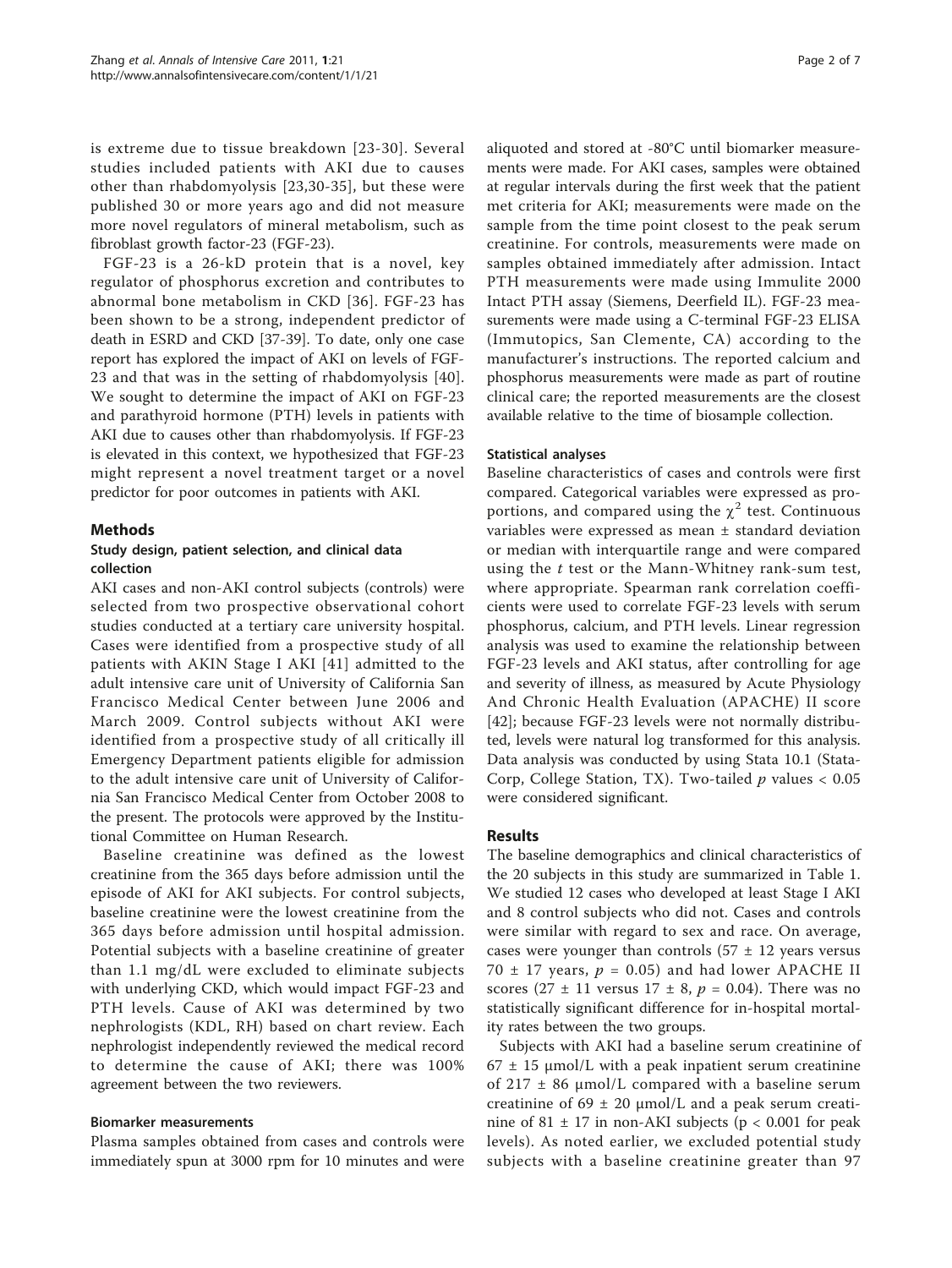|                           | No acute kidney injury | Acute kidney injury | p value |  |
|---------------------------|------------------------|---------------------|---------|--|
| Number                    | 8                      | 12                  |         |  |
| Age (yr)*                 | $70 \pm 17$            | $57 \pm 12$         | 0.05    |  |
| Male $n$ $(\%)$           | 2(25%)                 | $6(50\%)$           | 0.37    |  |
| Caucasian n (%)           | $4(50\%)$              | 10(83%)             | 0.16    |  |
| APACHE II*                | $17 \pm 8$             | $27 \pm 11$         | 0.04    |  |
| Death n (%)               | 3(38%)                 | 4(33%)              | 1.00    |  |
| Baseline Cr (µmol/L)*     | $69 \pm 20$            | $67 \pm 15$         | 0.83    |  |
| Peak Cr (mg/dL)*          | $81 \pm 17$            | $217 \pm 86$        | < 0.001 |  |
| Dialysis n (%)            | $O(0\%)$               | 4(33%)              | 0.11    |  |
| lonized calcium (mmol/L)* | $1.15 \pm 0.08$        | $1.19 \pm 0.1$      | 0.41    |  |
| Phosphorous (mmol/L)*     | $3.3 \pm 1.1$          | $4.5 \pm 1$         | 0.02    |  |
|                           |                        |                     |         |  |

<span id="page-2-0"></span>Table 1 Baseline characteristics of patients with and without acute kidney injury

\*Mean ± SD

To convert Cr in μmol/L to mg/dL, divide by 88.4

μmol/L to avoid patients with underlying CKD. No patient had AKI attributable to rhabdomyolysis. Eight patients had acute tubular necrosis, two patients had AKI after orthotopic liver transplantation, one had cardiorenal syndrome, and one had multifactorial AKI. Two patients had Stage I AKI by the AKIN criteria [\[41](#page-6-0)], five patients had Stage II AKI, and five patients had Stage III AKI. Four of 12 (33%) of the AKI subjects were treated with dialysis.

Subjects with and without AKI had mean ionized calcium levels of  $1.19 \pm 0.1$  mmol/L and  $1.15 \pm 0.08$ , respectively ( $p = 0.41$ ). Serum phosphorus levels were significantly higher in AKI subjects compared with controls  $(4.5 \pm 1 \text{ mmol/L}$  versus  $3.3 \pm 1.1 \text{ mmol/L}$ ,  $p = 0.02$ ). The median intact PTH level was 63 mg/dL (25-75% interquartile range (IQR), 38-213) in AKI subjects and 70 mg/dL (25-75% IQR, 58-126) in controls (Figure [1A](#page-3-0),  $p = 0.73$ ). When severe hyperparathyroidism was defined as an intact PTH >250 mg/dL, a level that has been associated with increased cardiovascular disease risk in prior studies [[43\]](#page-6-0), none of the control subjects had a severe hyperparathyroidism but 3 of 12 (25%) of the AKI subjects did (although this result did not meet conventional levels of statistical significance,  $p = 0.24$ ).

FGF-23 levels were significantly higher in critically ill AKI cases compared with critically ill non-AKI subjects, with a median FGF-23 level of 1948 RU/mL (IQR, 437- 4369) in AKI cases compared with 252 RU/mL (IQR, 65-533) in critically ill controls ( $p = 0.01$ ; Figure [1B\)](#page-3-0). After adjusting for age and APACHE II as potential confounders, AKI remained a significant predictor of log-transformed FGF-23 levels (Table [2](#page-4-0)). Among patients with AKI, FGF-23 levels were higher in nonsurvivors ( $n = 4$ ) compared with survivors ( $n = 8$ ), with respective median levels of 4446 RU/mL (IQR, 3455- 5443) versus 544 RU/mL (IQR, 390-1948;  $p = 0.02$ ). Although serum phosphorus and FGF-23 levels were both elevated in AKI subjects, no correlation was observed between the two variables, as shown in Figure [2](#page-4-0)  $(r = 0.08, p = 0.74)$ . There was a correlation between PTH and FGF-23 levels ( $r = 0.55$ ,  $p = 0.02$ ); when this analysis was restricted to patients with AKI, this correlation only had borderline statistical significance  $(r = 0.58,$  $p = 0.05$ ), likely due to the small size of the cohort.

#### **Discussion**

In this cross-sectional case series, we report for the first time that critically ill patients with AKI due to causes other than rhabdomyolysis have elevated FGF-23 levels compared with critically ill controls. Among patients with AKI, elevated FGF-23 levels were associated with an increased risk of death. As expected, AKI patients had, on average, higher concentrations of serum phosphorous compared with patients without AKI. In addition, a larger proportion of AKI patients had significant hyperparathyroidism compared with controls, although this result did not meet statistical significance. These results suggest that dysregulated mineral metabolism is common in AKI, analogous to CKD.

Interestingly, no correlation was observed between phosphorous and FGF-23 levels in this study. Few reports have analyzed this relationship in AKI patients, although in ESRD a patient's degree of elevation in FGF-23 is often correlated with severity of hyperphosphatemia [[38,44,45](#page-6-0)]. In CKD, elevated FGF-23 levels are thought to be due to increased secretion by bone cells, rather than due to decreased renal clearance [[46,47](#page-6-0)]. Comparison of levels of intact versus degraded FGF-23 in patients on maintenance hemodialysis suggest that there is no increase in FGF-23 degradation products in these subjects and that decreased clearance of FGF-23 is therefore not the mechanism for increased FGF-23 levels [\[48](#page-6-0)]. Therefore, as in CKD, elevated FGF-23 levels in AKI are likely not due to decreased clearance of FGF-23 and highlight the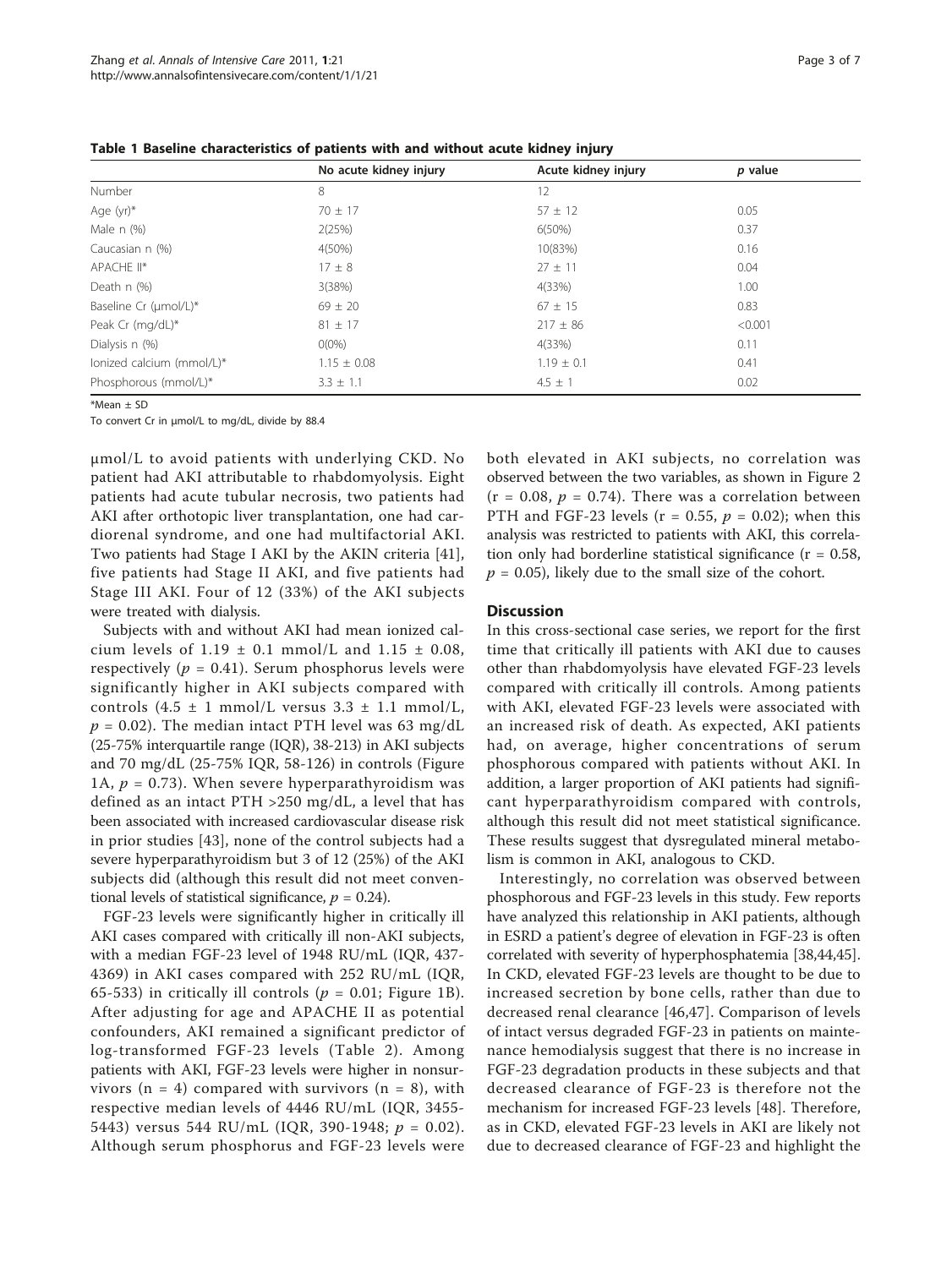<span id="page-3-0"></span>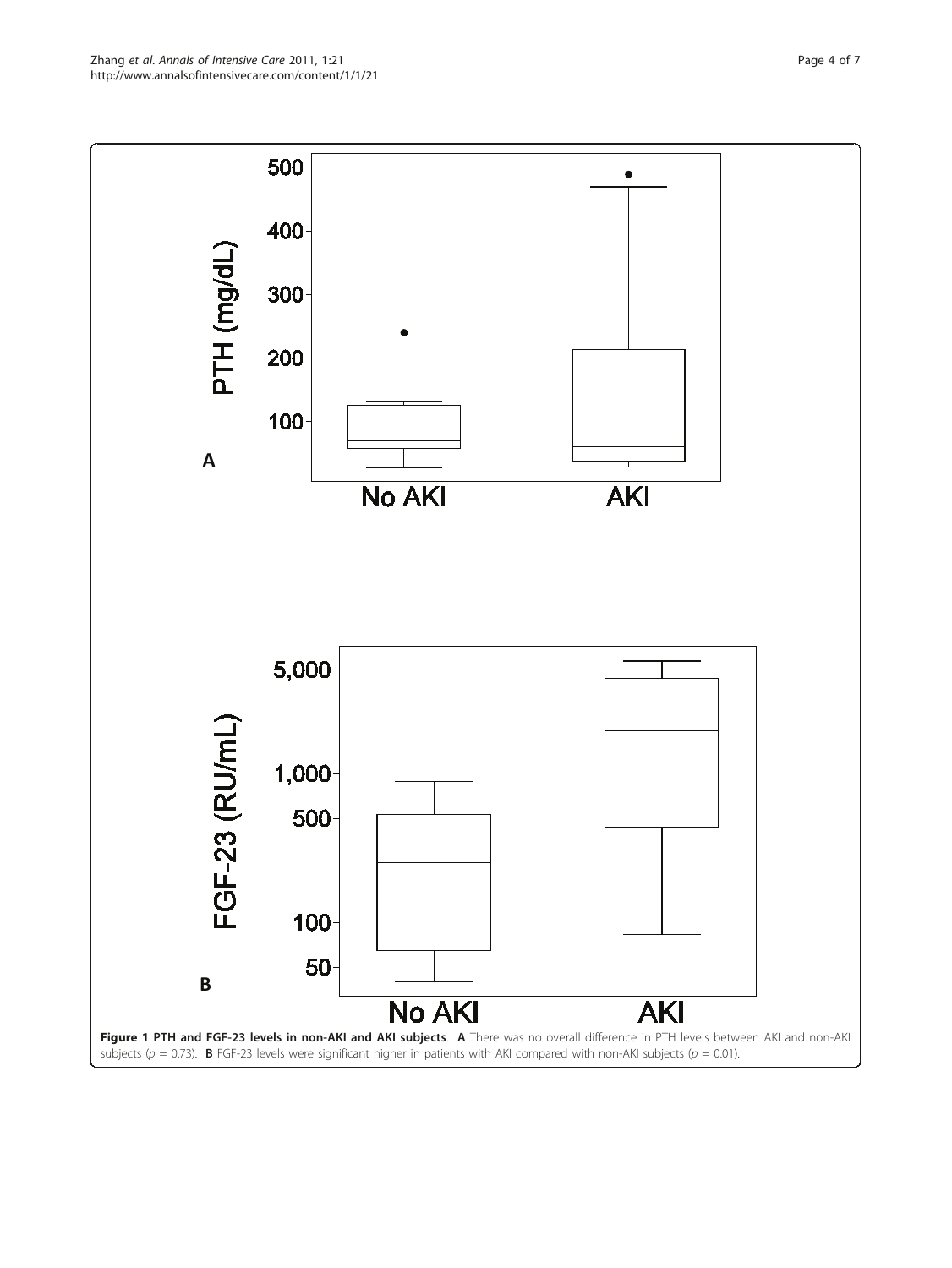<span id="page-4-0"></span>Table 2 Association of log-transformed FGF-23 levels with AKI (multivariable linear regression)

| Predictor       | Coefficient | 95% CI         | p value |
|-----------------|-------------|----------------|---------|
| AKI             | 181         | $0.37 - 3.25$  | 0.02    |
| Age*            | 0.29        | $-0.15 - 0.73$ | 0.18    |
| APACHE II score | 0.05        | $-0.02 - 0.11$ | 0.14    |

\*Per 10-year increase

important paracrine role of the kidney, even in an acute illness (e.g., AKI).

Elevation of FGF-23 during AKI may have several implications. In ESRD patients undergoing hemodialysis, high FGF-23 concentrations are associated with early mortality, with an increased risk as high as 600% [[37,38\]](#page-6-0). Our study demonstrated an association between FGF-23 levels and death in subjects with AKI, although relatively small. If the association between elevated FGF-23 levels and death is confirmed in a larger study of patients with AKI, prevention or treatment of such processes could become a priority in AKI management. Treatment with phosphate binders and calcimimetics (Cinacalcet) has been shown to lower FGF-23 levels [[49-51](#page-6-0)]. Treatments that are tailored more toward AKIinduced mineral dysregulation could be developed as further information is gathered about the exact role of

FGF-23 in AKI. At present, there are no evidence-based guidelines about target goals for maintaining serum phosphorus levels. Treatments that improve the longterm outcomes of patients with AKI are needed, and dysregulated mineral metabolism, including FGF-23 levels, may represent a therapeutic target in AKI that is highly amenable to intervention.

There are several limitations in this study, including small sample size and relatively short follow-up time. Because FGF-23 levels were not measured repeatedly, duration of FGF-23 elevation also was unclear. Nevertheless, this is the first study to report an association between FGF-23 and non-rhabdomyolysis-related AKI, and that among patients with AKI, higher FGF-23 levels are associated with an increased risk of death. Larger and long-term studies should be conducted to clarify the impact of FGF-23 elevation among AKI patients.

### Conclusions

Dysregulated mineral metabolism is a poorly understood aspect of acute kidney injury. We demonstrated for the first time that FGF-23, a critical regulator of mineral metabolism in chronic kidney disease, is upregulated during acute kidney injury from causes other than

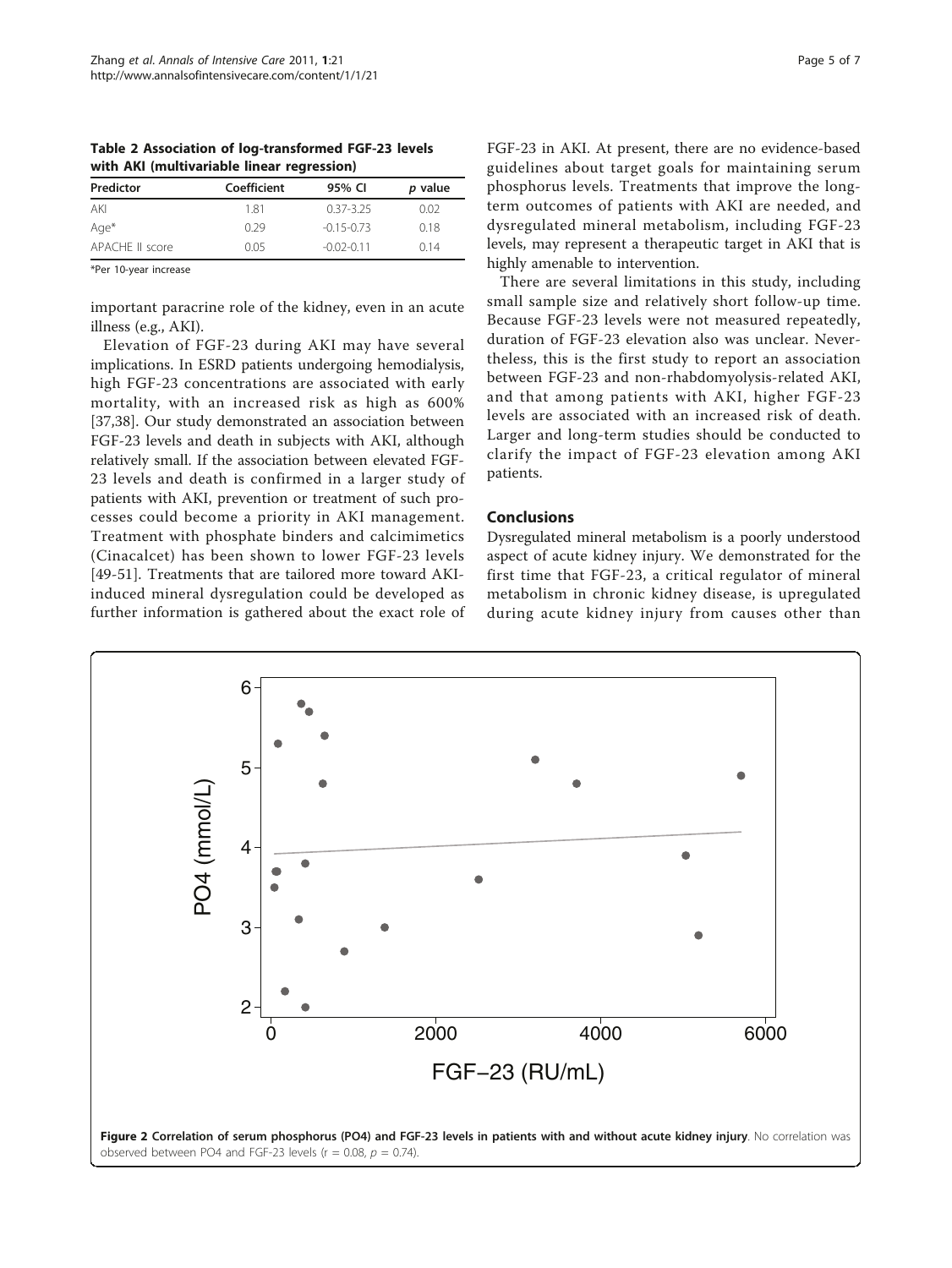## <span id="page-5-0"></span>rhabdomyolysis. Furthermore, high FGF-23 levels are associated with mortality in patients with AKI.

#### Acknowledgements

This study was supported by the following funding sources: Albert Einstein College of Medicine (MZ); HL090833 (CSC); Flight Attendant Medical Research Institute (CSC); UCSF Department of Medicine (CSC and KDL); KL2 RR024130 (KDL).

#### Author details

<sup>1</sup>Albert Einstein College of Medicine, Yeshiva University, New York, NY, USA <sup>2</sup>Division of Nephrology, Department of Medicine, University of California,<br>San Francisco, CA, USA <sup>3</sup>Cardiovascular Research Institute, University of California, San Francisco, USA <sup>4</sup>Department of Emergency Medicine, University of California, San Francisco, CA, USA <sup>5</sup>Division of Hospital Medicine, Department of Medicine, University of California, San Francisco, CA, USA <sup>6</sup>Division of Pulmonary and Critical Care Medicine, Department of Medicine, University of California, San Francisco, CA, USA

#### Authors' contributions

MZ and RH were responsible for data analysis and manuscript preparation. CYH was responsible for study design, data analysis, and manuscript preparation. KK, EN, AC, and IA were responsible for the execution of the study, including screening and consenting eligible study subjects, data collection, data analysis, and manuscript preparation. HZ was responsible for database management and data analysis. SB was responsible for FGF-23 measurements. KNK, JS, and CSC were responsible for design of the study and manuscript preparation. KDL was responsible for study design, biomarker measurements, data analysis, and manuscript preparation.

#### Competing interests

The authors declare that they have no competing interests.

#### Received: 8 March 2011 Accepted: 14 June 2011 Published: 14 June 2011

#### References

- Uchino S, Kellum JA, Bellomo R, Doig GS, Morimatsu H, Morgera S, Schetz M, Tan I, Bouman C, Macedo E, Gibney N, Tolwani A, Ronco C: [Acute renal failure in critically ill patients: a multinational, multicenter](http://www.ncbi.nlm.nih.gov/pubmed/16106006?dopt=Abstract) [study.](http://www.ncbi.nlm.nih.gov/pubmed/16106006?dopt=Abstract) JAMA 2005, 294:813-818.
- 2. Mehta R, Pascual M, Soroko S, Savage B, Himmelfarb J, Ikizler T, Paganini E, Chertow G: [Spectrum of acute renal failure in the intensive care unit: the](http://www.ncbi.nlm.nih.gov/pubmed/15458458?dopt=Abstract) [PICARD experience.](http://www.ncbi.nlm.nih.gov/pubmed/15458458?dopt=Abstract) Kidney Int 2004, 66:1613-1621.
- 3. Morgera S, Schneider M, Neumayer HH: [Long-term outcomes after acute](http://www.ncbi.nlm.nih.gov/pubmed/18382193?dopt=Abstract) [kidney injury.](http://www.ncbi.nlm.nih.gov/pubmed/18382193?dopt=Abstract) Crit Care Med 2008, 36:S193-S197.
- Newsome BB, Warnock DG, McClellan WM, Herzog CA, Kiefe CI, Eggers PW, Allison JJ: [Long-term risk of mortality and end-stage renal disease](http://www.ncbi.nlm.nih.gov/pubmed/18362253?dopt=Abstract) [among the elderly after small increases in serum creatinine level during](http://www.ncbi.nlm.nih.gov/pubmed/18362253?dopt=Abstract) [hospitalization for acute myocardial infarction.](http://www.ncbi.nlm.nih.gov/pubmed/18362253?dopt=Abstract) Arch Intern Med 2008, 168:609-616.
- Ishani A, Xue JL, Himmelfarb J, Eggers PW, Kimmel PL, Molitoris BA, Collins AJ: [Acute kidney injury increases risk of ESRD among elderly.](http://www.ncbi.nlm.nih.gov/pubmed/19020007?dopt=Abstract) J Am Soc Nephrol 2009, 20:223-228.
- 6. Lo LJ, Go AS, Chertow GM, McCulloch CE, Fan D, Ordonez JD, Hsu CY: [Dialysis-requiring acute renal failure increases the risk of progressive](http://www.ncbi.nlm.nih.gov/pubmed/19641480?dopt=Abstract) [chronic kidney disease.](http://www.ncbi.nlm.nih.gov/pubmed/19641480?dopt=Abstract) Kidney Int 2009, 76:893-899.
- 7. Hsu CY, Chertow GM, McCulloch CE, Fan D, Ordonez JD, Go AS: [Nonrecovery of kidney function and death after acute on chronic renal](http://www.ncbi.nlm.nih.gov/pubmed/19406959?dopt=Abstract) [failure.](http://www.ncbi.nlm.nih.gov/pubmed/19406959?dopt=Abstract) Clin J Am Soc Nephrol 2009, 4:891-898.
- Amdur RL, Chawla LS, Amodeo S, Kimmel PL, Palant CE: [Outcomes](http://www.ncbi.nlm.nih.gov/pubmed/19741590?dopt=Abstract) [following diagnosis of acute renal failure in U.S. veterans: focus on](http://www.ncbi.nlm.nih.gov/pubmed/19741590?dopt=Abstract) [acute tubular necrosis.](http://www.ncbi.nlm.nih.gov/pubmed/19741590?dopt=Abstract) Kidney Int 2009, 76:1089-1097.
- Wald R, Quinn RR, Luo J, Li P, Scales DC, Mamdani MM, Ray JG: [Chronic](http://www.ncbi.nlm.nih.gov/pubmed/19755696?dopt=Abstract) [dialysis and death among survivors of acute kidney injury requiring](http://www.ncbi.nlm.nih.gov/pubmed/19755696?dopt=Abstract) [dialysis.](http://www.ncbi.nlm.nih.gov/pubmed/19755696?dopt=Abstract) JAMA 2009, 302:1179-1185.
- 10. Lafrance JP, Miller DR: [Acute kidney injury associates with increased long](http://www.ncbi.nlm.nih.gov/pubmed/20019168?dopt=Abstract)[term mortality.](http://www.ncbi.nlm.nih.gov/pubmed/20019168?dopt=Abstract) J Am Soc Nephrol 2010, 21:345-352.
- 11. K/DOQI clinical practice guidelines for bone metabolism and disease in chronic kidney disease. Am J Kidney Dis 2003, 42:S1-S201.
- 12. KDIGO clinical practice guideline for the diagnosis, evaluation, prevention, and treatment of Chronic Kidney Disease-Mineral and Bone Disorder (CKD-MBD). Kidney Int Suppl 2009, S1-130.
- 13. Uhlig K, Berns JS, Kestenbaum B, Kumar R, Leonard MB, Martin KJ, Sprague SM, Goldfarb S: [KDOQI US commentary on the 2009 KDIGO](http://www.ncbi.nlm.nih.gov/pubmed/20363541?dopt=Abstract) [Clinical Practice Guideline for the Diagnosis, Evaluation, and Treatment](http://www.ncbi.nlm.nih.gov/pubmed/20363541?dopt=Abstract) [of CKD-Mineral and Bone Disorder \(CKD-MBD\).](http://www.ncbi.nlm.nih.gov/pubmed/20363541?dopt=Abstract) Am J Kidney Dis 2010, 55:773-799.
- 14. Ganesh SK, Stack AG, Levin NW, Hulbert-Shearon T, Port FK: [Association of](http://www.ncbi.nlm.nih.gov/pubmed/11562412?dopt=Abstract) [elevated serum PO4, Ca x PO4 product, and parathyroid hormone with](http://www.ncbi.nlm.nih.gov/pubmed/11562412?dopt=Abstract) [cardiac mortality risk in chronic hemodialysis patients.](http://www.ncbi.nlm.nih.gov/pubmed/11562412?dopt=Abstract) Journal of the American Society of Nephrology 2001, 12:2131-2138.
- 15. Block GA, Klassen PS, Lazarus JM, Ofsthun N, Lowrie EG, Chertow GM: [Mineral metabolism, mortality, and morbidity in maintenance](http://www.ncbi.nlm.nih.gov/pubmed/15284307?dopt=Abstract) [hemodialysis.](http://www.ncbi.nlm.nih.gov/pubmed/15284307?dopt=Abstract) J Am Soc Nephrol 2004, 15:2208-2218.
- 16. Kalantar-Zadeh K, Kuwae N, Regidor DL, Kovesdy CP, Kilpatrick RD, Shinaberger CS, McAllister CJ, Budoff MJ, Salusky IB, Kopple JD: [Survival](http://www.ncbi.nlm.nih.gov/pubmed/16820797?dopt=Abstract) [predictability of time-varying indicators of bone disease in maintenance](http://www.ncbi.nlm.nih.gov/pubmed/16820797?dopt=Abstract) [hemodialysis patients.](http://www.ncbi.nlm.nih.gov/pubmed/16820797?dopt=Abstract) Kidney Int 2006, 70:771-780.
- 17. Young EW, Albert JM, Satayathum S, Goodkin DA, Pisoni RL, Akiba T, Akizawa T, Kurokawa K, Bommer J, Piera L, Port FK: [Predictors and](http://www.ncbi.nlm.nih.gov/pubmed/15698460?dopt=Abstract) [consequences of altered mineral metabolism: the Dialysis Outcomes](http://www.ncbi.nlm.nih.gov/pubmed/15698460?dopt=Abstract) [and Practice Patterns Study.](http://www.ncbi.nlm.nih.gov/pubmed/15698460?dopt=Abstract) Kidney Int 2005, 67:1179-1187.
- 18. Kestenbaum B, Sampson JN, Rudser KD, Patterson DJ, Seliger SL, Young B, Sherrard DJ, Andress DL: [Serum phosphate levels and mortality risk](http://www.ncbi.nlm.nih.gov/pubmed/15615819?dopt=Abstract) [among people with chronic kidney disease.](http://www.ncbi.nlm.nih.gov/pubmed/15615819?dopt=Abstract) J Am Soc Nephrol 2005, 16:520-528.
- 19. Wolf M, Shah A, Gutierrez O, Ankers E, Monroy M, Tamez H, Steele D, Chang Y, Camargo CA Jr, Tonelli M, Thadhani R: [Vitamin D levels and early](http://www.ncbi.nlm.nih.gov/pubmed/17687259?dopt=Abstract) [mortality among incident hemodialysis patients.](http://www.ncbi.nlm.nih.gov/pubmed/17687259?dopt=Abstract) Kidney Int 2007, 72:1004-1013.
- 20. Wang AY, Lam CW, Sanderson JE, Wang M, Chan IH, Lui SF, Sea MM, Woo J: [Serum 25-hydroxyvitamin D status and cardiovascular outcomes](http://www.ncbi.nlm.nih.gov/pubmed/18541550?dopt=Abstract) [in chronic peritoneal dialysis patients: a 3-y prospective cohort study.](http://www.ncbi.nlm.nih.gov/pubmed/18541550?dopt=Abstract) Am J Clin Nutr 2008, 87:1631-1638.
- 21. Ravani P, Malberti F, Tripepi G, Pecchini P, Cutrupi S, Pizzini P, Mallamaci F, Zoccali C: [Vitamin D levels and patient outcome in chronic kidney](http://www.ncbi.nlm.nih.gov/pubmed/18843258?dopt=Abstract) [disease.](http://www.ncbi.nlm.nih.gov/pubmed/18843258?dopt=Abstract) Kidney Int 2009, 75:88-95.
- 22. Mehrotra R, Kermah DA, Salusky IB, Wolf MS, Thadhani RI, Chiu YW, Martins D, Adler SG, Norris KC: [Chronic kidney disease, hypovitaminosis D,](http://www.ncbi.nlm.nih.gov/pubmed/19657329?dopt=Abstract) [and mortality in the United States.](http://www.ncbi.nlm.nih.gov/pubmed/19657329?dopt=Abstract) Kidney Int 2009, 76:977-983.
- 23. Shrestha SM, Berry JL, Davies M, Ballardie FW: [Biphasic hypercalcemia in](http://www.ncbi.nlm.nih.gov/pubmed/14981639?dopt=Abstract) [severe rhabdomyolysis: serial analysis of PTH and vitamin D metabolites.](http://www.ncbi.nlm.nih.gov/pubmed/14981639?dopt=Abstract) [A case report and literature review.](http://www.ncbi.nlm.nih.gov/pubmed/14981639?dopt=Abstract) Am J Kidney Dis 2004, 43:e31-e35.
- 24. Shieh SD, Lin YF, Lin SH, Lu KC: [A prospective study of calcium](http://www.ncbi.nlm.nih.gov/pubmed/8587623?dopt=Abstract) [metabolism in exertional heat stroke with rhabdomyolysis and acute](http://www.ncbi.nlm.nih.gov/pubmed/8587623?dopt=Abstract) [renal failure.](http://www.ncbi.nlm.nih.gov/pubmed/8587623?dopt=Abstract) Nephron 1995, 71:428-432.
- 25. Llach F, Felsenfeld AJ, Haussler MR: [The pathophysiology of altered](http://www.ncbi.nlm.nih.gov/pubmed/6894630?dopt=Abstract) [calcium metabolism in rhabdomyolysis-induced acute renal failure.](http://www.ncbi.nlm.nih.gov/pubmed/6894630?dopt=Abstract) [Interactions of parathyroid hormone, 25-hydroxycholecalciferol, and](http://www.ncbi.nlm.nih.gov/pubmed/6894630?dopt=Abstract) [1,25-dihydroxycholecalciferol.](http://www.ncbi.nlm.nih.gov/pubmed/6894630?dopt=Abstract) N Engl J Med 1981, 305:117-123
- 26. Sperling LS, Tumlin JA: [Case report: delayed hypercalcemia after](http://www.ncbi.nlm.nih.gov/pubmed/8602649?dopt=Abstract) [rhabdomyolysis-induced acute renal failure.](http://www.ncbi.nlm.nih.gov/pubmed/8602649?dopt=Abstract) Am J Med Sci 1996, 311:186-188.
- 27. Motellon JL, Bernis C, Gruss E, Traver JA: [Role of parathyroid hormone and](http://www.ncbi.nlm.nih.gov/pubmed/7753474?dopt=Abstract) [1,25 dihydroxycholecalciferol in calcium homeostasis of rhabdomyolysis.](http://www.ncbi.nlm.nih.gov/pubmed/7753474?dopt=Abstract) Nephrol Dial Transplant 1995, 10:299-300.
- 28. Akmal M, Bishop JE, Telfer N, Norman AW, Massry SG: [Hypocalcemia and](http://www.ncbi.nlm.nih.gov/pubmed/3011837?dopt=Abstract) [hypercalcemia in patients with rhabdomyolysis with and without acute](http://www.ncbi.nlm.nih.gov/pubmed/3011837?dopt=Abstract) [renal failure.](http://www.ncbi.nlm.nih.gov/pubmed/3011837?dopt=Abstract) J Clin Endocrinol Metab 1986, 63:137-142.
- 29. Prince RL, Hutchison BG, Bhagat CI: [Hypercalcemia during resolution of](http://www.ncbi.nlm.nih.gov/pubmed/3467694?dopt=Abstract) [acute renal failure associated with rhabdomyolysis: evidence for](http://www.ncbi.nlm.nih.gov/pubmed/3467694?dopt=Abstract) [suppression of parathyroid hormone and calcitriol.](http://www.ncbi.nlm.nih.gov/pubmed/3467694?dopt=Abstract) Aust  $N Z J$  Med 1986, 16:506-508.
- 30. Pietrek J, Kokot F, Kuska J: [Kinetics of serum 25-hydroxyvitamin D in](http://www.ncbi.nlm.nih.gov/pubmed/707348?dopt=Abstract) [patients with acute renal failure.](http://www.ncbi.nlm.nih.gov/pubmed/707348?dopt=Abstract) Am J Clin Nutr 1978, 31:1919-1926.
- 31. Mallette LE, Silverman V: [Hypercalcemia after acute renal failure.](http://www.ncbi.nlm.nih.gov/pubmed/7444507?dopt=Abstract) South Med J 1980, 73:1453-1456.